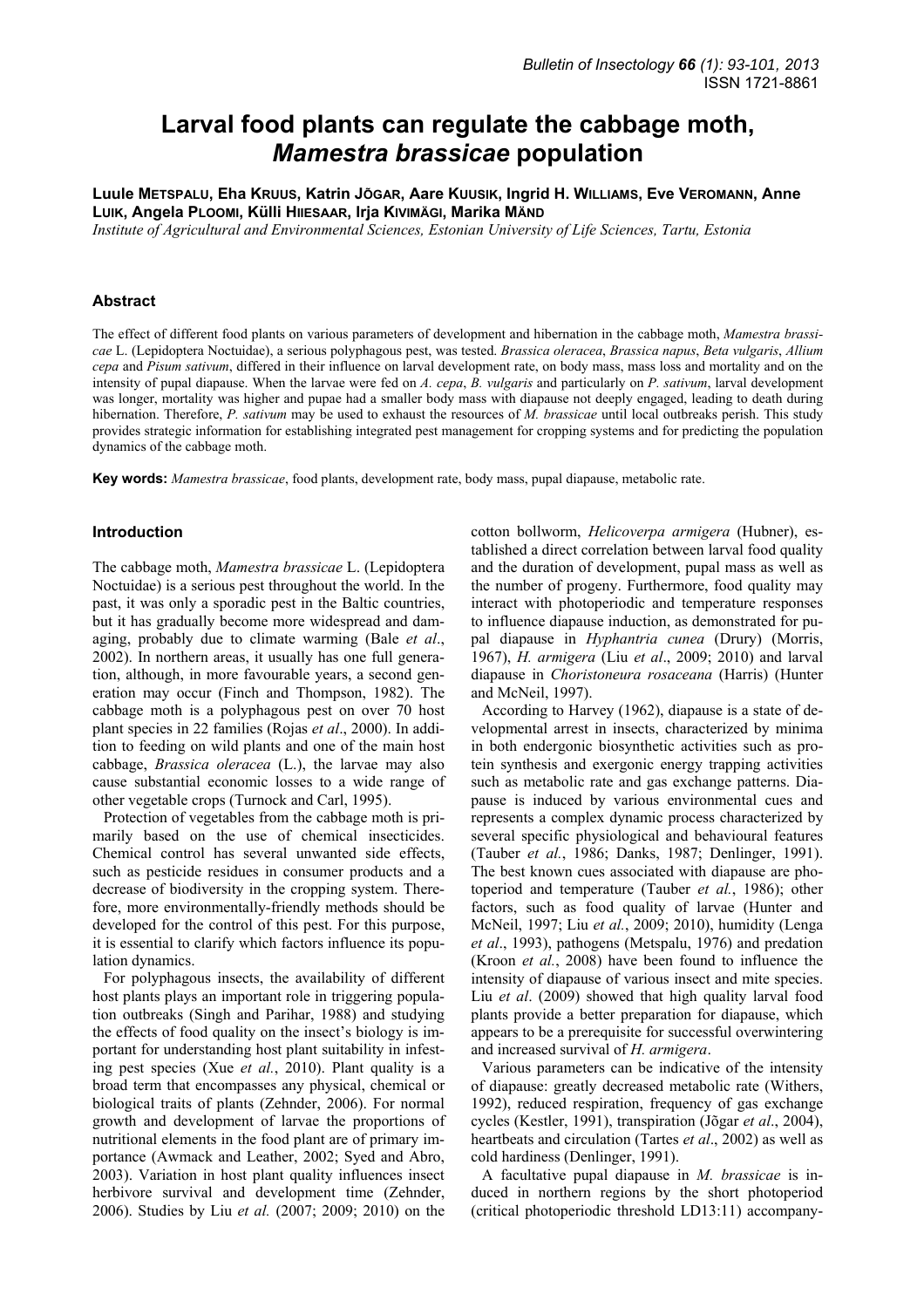ing the low temperature of autumn. Pupae survive the winter in the soil at a depth to 10 cm. Adult development can be initiated only after exposure for several weeks at circa 5 °C (Goto and Hukushima, 1995). Some information is available on induction and development of *M. brassicae* diapause, showing the major role of day length and temperature (Goto and Hukushima, 1995; Hodek, 1996). In spite of its economic importance, little information exists on the nutritional value of different food plants for *M. brassicae*. This information is essential for developing a theoretical foundation for managing overwintering populations and forecasting their population dynamics. In order to examine the interactions between the food plant and the cabbage moth, five annual crop plants commonly cultivated in Northern vegetable gardens were chosen, the effect of which on the population dynamics of *M. brassica* is unclear.

The aim of this work was: 1) to study the influence of food plants on certain biological parameters of *M. brassicae*: the duration of the larval development, larval and pupal mortality, the pupal body mass and, sex ratio; 2) to investigate the possible effects of larval food plants on the intensity of pupal diapause. The following indicators were assessed: pupal mass loss, standard metabolic rate (SMR), discontinuous gas exchange (DGE) and supercooling points (SCP).

# **Materials and methods**

## Experimental design

Egg clutches of *M. brassicae* were collected from white cabbage on an experimental field of the Estonian University of Life Sciences near Tartu in 2009. To avoid the systematic error by the time factor affecting the food plant quality, the clutches were all collected within one week. Only egg clutches containing at least 100 eggs were included in the experiment. Larvae hatched from each egg clutch were divided into 5 groups, each fed on one of the following food plants: white cabbage (*Brassica oleracea* L. var. *capitata* L., variety 'Krautman'), pea (*Pisum sativum* L., variety 'Aamisepp'), red beet (*Beta vulgaris* L., variety 'Bordoo'), onion (*Allium cepa* L., variety 'Peipsiäärne') and swede (*Brassica napus* L. var*. napobrassica* (L.) Rchb, variety 'Kõpu'). Each food plant treatment consisted of at least 100 larvae (five treatments, each with five replications, each of them with at least 20 larvae, i.e. in all no fewer than 500 larvae). The food plants were selected according to their importance as cash crops as well as their known associations with *M. brassicae*. All food plants were grown on the same experimental field under uniform agronomic conditions. Newly hatched larvae were reared in Petri dishes (15 cm diameter and 2 cm deep), at 20 larvae (representing one replicate) per dish, until the 3rd instar. The larvae were then placed in groups of five in 1 l breeding vessels covered with net and layered with sheets of filter paper to absorb excessive moisture. Larvae were reared on cut leaves of the food plant in environmental test chambers "Sanyo". The leaves were replaced daily. The duration of the experiment with the larvae is indicated in figure 1. Larval mortality was recorded at 24 h intervals. Before pupation, a 10 cm deep layer of peat was placed on the bottom of the vessels to allow the larvae to dig in and pupate. To obtain winter diapausing pupae, larvae were



**Figure 1.** Average duration of larval stage of *M. brassicae* reared different food plants. Different letters indicate significant differences ( $P < 0.05$ , ANOVA, LSD-test).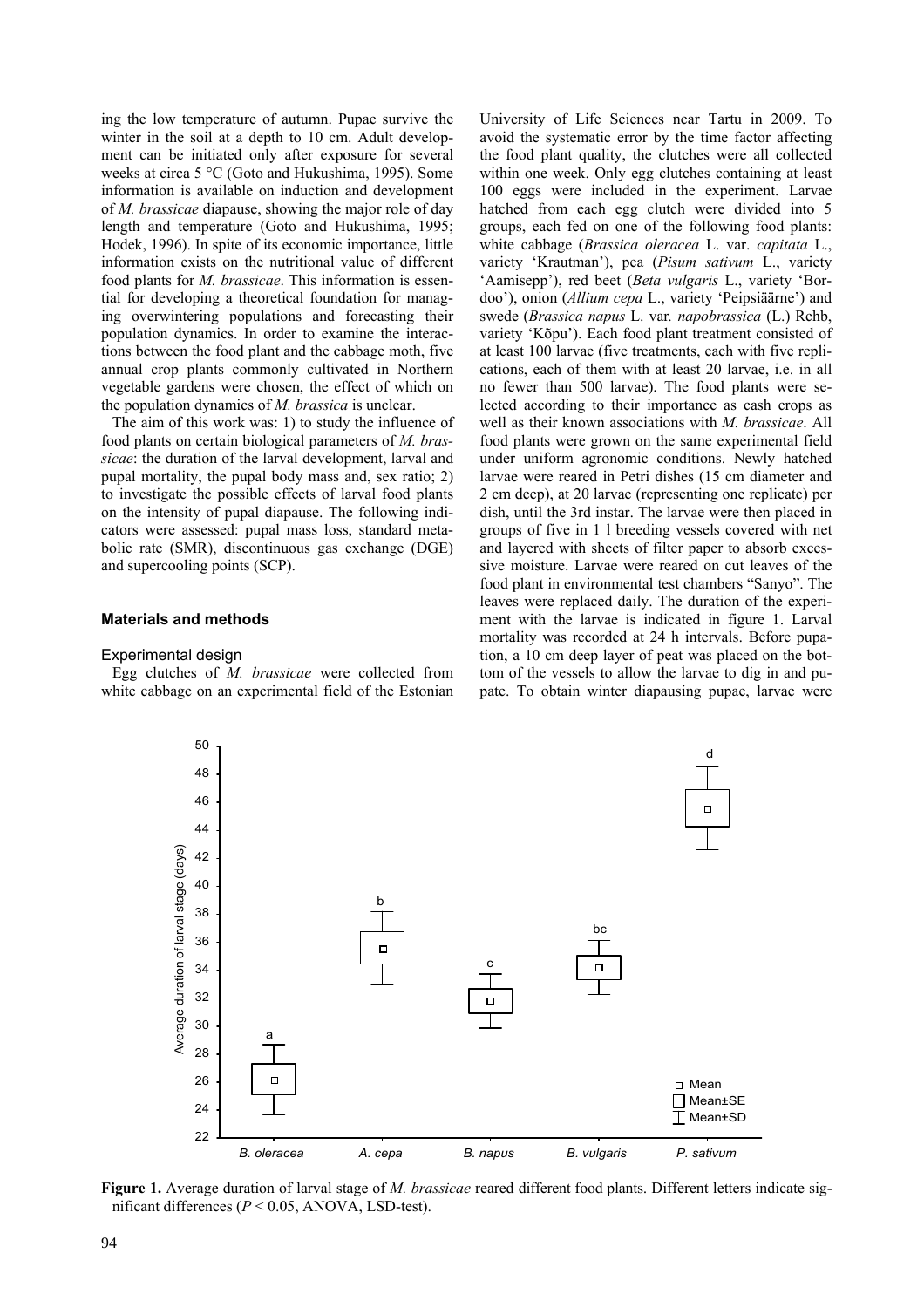reared at 21 °C with a short photoperiod 12:12 DL and 75% RH. To ensure that the pupae reached a stable diapause state, they were then kept in the peat for one month, before collection by hand-sorting. Under these conditions, 100% of the obtained pupae were in diapause. Each pupa was classified as alive or dead according to the presence or absence, respectively, of abdominal movement in response to touch. Pupal gender was determined according to external sexual characters on the ventral side of the last abdominal segments (Sannino and Espinosa, 1999). Diapausing pupae were stored in the dark, at  $21 \pm 2$  °C and  $75 \pm 10\%$  RH in a state of 'permanent' diapause in standard plastic Eppendorf tubes (volume 1.5 ml, the cover of the tube was pierced with a needle). According to Jõgar (2006) such insect chambers have an extremely low water loss rate at room temperature and ambient humidity. At room temperature (20-22 °C) non-chilled pupae can stay in the state of "permanent" diapause for several months.

# Weighing

One month old pupae taken out from the peat were weighed at the same time to avoid mistakes in the comparisons of means (initial weight). After that, the pupae were weighed weekly for three months. Each pupa was weighed on an analytical balance to 0.1 mg (Explorer Balances, Ohaus Corporation, Pine Brook, New Jersey). To minimize manipulation stress, the handling was carried out with the Eppendorf tube. Mass loss of each pupa was calculated as the difference between its initial body weight at one month and its final body weight.

# Respirometry

The physiological state of an insect is usually estimated by standard metabolic rate (SMR) (Keister and Buck, 1964), commonly by flow-through  $CO<sub>2</sub>$  respirometry (Lighton, 1996; Chown and Nicolson, 2004). SMR is defined as a value measured at a particular temperature, when the insect is quiet, inactive, is not digesting a meal, nor exposed to any stress (Withers, 1992). In long cycle insects, when only about one burst is released during a day, the SMR is difficult to measure via the  $CO<sub>2</sub>$  flow-through analyser, so we measured it in diapausing *M. brassicae* pupae by oxygen consumption (Slama, 2010).  $O_2$  consumption provides a good indicator of diapause depth (Tauber *et al*., 1986). Respirometry was conducted on 3 month-old pupae in deep diapause (Metspalu, 1976; Jõgar, 2006). Metabolic rate  $(O_2 g^{-1} h^{-1})$  was measured using an electrolytic volumetric manometric system characterised by a continuous (uninterrupted)  $O_2$  compensating system (for design see Kuusik *et al*., 1996; Tartes *et al*., 1999; 2002; Lighton, 2008). Each test pupa was placed in the respiratory chamber and left undisturbed for 30 min. The respiration of the pupae was measured for at least 3 hours.

# **Calorimetry**

The pattern of discontinuous gas exchange (DGE) cycles has often been used to characterize the physiological state of an insect (Kestler, 1991). We recorded the frequency of DGE in diapausing pupae by means of a custom made calorimetric system (Harak *et al.*, 1999) with six channels which enabled recording of the heat flow simultaneously in six individuals. Each measurement lasted 72 hours. The duration of DGE cyles was determined in ten pupae (five male and five female) from each treatment. Since the sexes produced identical results, the readings were combined for analysis. Calorimetry is the method for continuous recording of DGE for weeks in individuals without evoking stress by handling and adjusting the apparatus. A simple twin differential calorimeter was constructed of vessels made from copper foil (0.1 mm) connected with copper-constantan thermocouples, while a micro-nano-voltmeter and recorder were used (Kuusik *et al.*, 1994; Harak *et al*., 1999; Jõgar *et al*., 2005). The volume of both the insects and reference vessels was 0.5 ml and the sensitivity of the calorimeter was 50  $\mu$ V m W<sup>-1</sup> with a detection limit of 4 µW. The calorimeter was calibrated electrically by the Joule effect (Hemminger and Höhe, 1984). The calorimeter was sufficiently sensitive to record  $CO<sub>2</sub>$  releases by bursts and abrupt air intakes into the tracheae of the pupae.

# Supercooling points

The supercooling point (SCP) of diapausing pupae was measured using a copper-constantan thermocouples-thermometer (RS-232, Data logger Thermometer; TES Electrical Electronic, Taipei, Taiwan). Low temperatures were attained by deep-freeze Haier HF-103 (−30 °C). The thoracic tergite of the pupa were fixed to the thermocouple, placed in a Styrofoam box and then transferred to a freezer chamber. The temperature of the insect box was lowered at a rate of  $0.5 \degree C \text{ min}^{-1}$ , starting at 20 °C and ending at −30 °C. The temperature at which freezing produced a release of latent heat was taken as the SCP of the individual. The number of pupae is presented in table 3.

# Statistical analysis

Data were analysed using STATISTICA 9.1 (StatSoft, Inc/USA). Differences of means of replications in developmental time, larval and pupal mortality and SCP of the larvae reared on the different food plant were analyzed with one-way ANOVA. Replications' means of different food plant treatments were compared with Fisher's LSD *post-hoc* tests ( $P \le 0.05$ ). A two-way ANOVA was used to determine the effects of the food plant, gender and their interaction effects on pupal body mass and mass loss as well as on supercooling points of hibernating pupae. Computerised data acquisition from the respirometer and calorimeter and the analysis of these data were performed using the DAS 1401 A/D (analogue-digital) hardware and the Test-Point software (Keithley, Metrabyte, Cleveland, OH, USA) with a sampling rate of 10 HZ. Four bipolar channels allowed simultaneous recording of four events and standard metabolic rate (Mean  $\pm$  SD) was calculated automatically using a statistical program (StatSoft ver. 8 Inc/USA). A one-way ANOVA and a Fisher's LSD-test were used to determine the differences between standard metabolic rate (SMR) and duration of DGE cycles in diapausing pupae of different food plant treatments.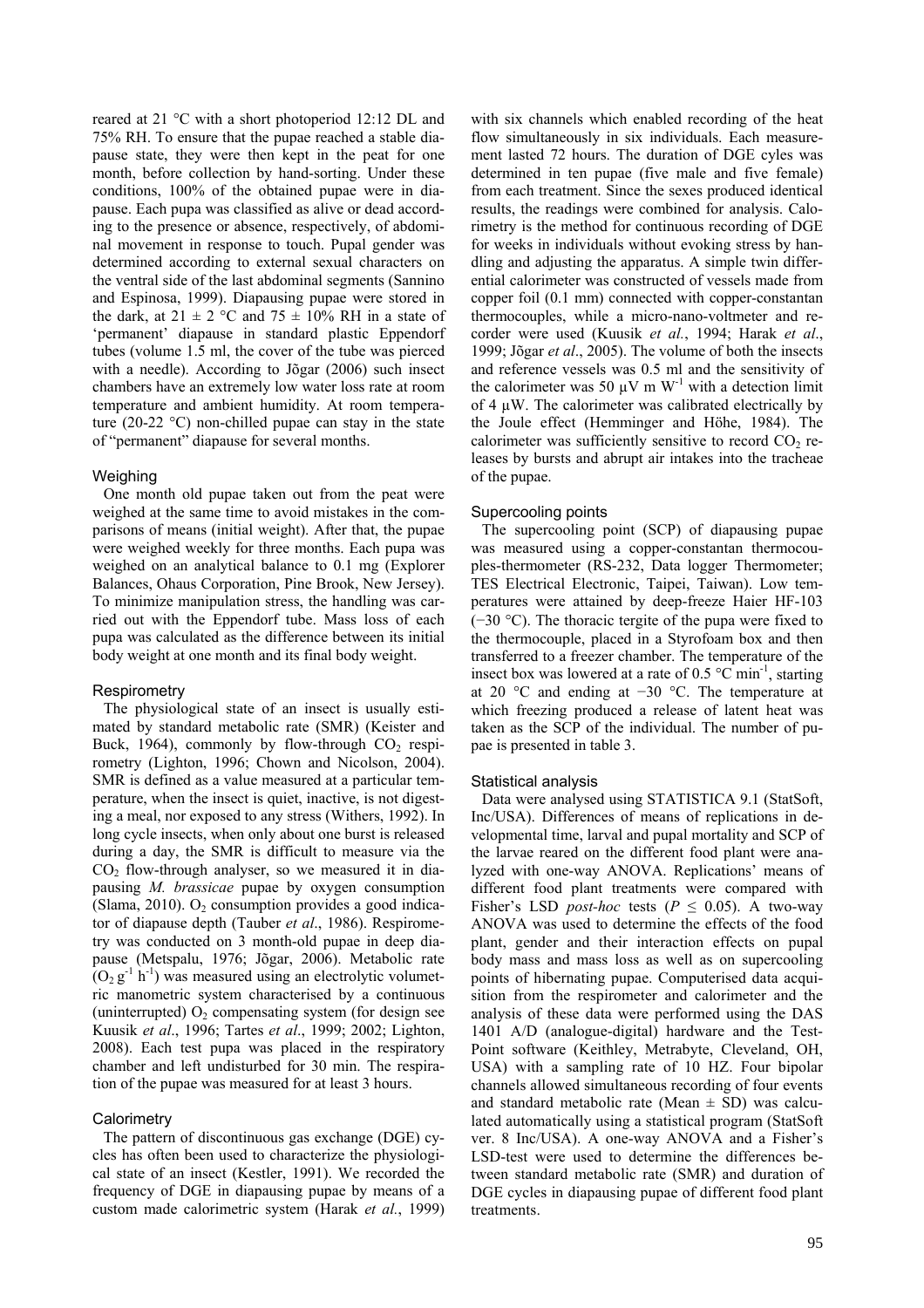## **Results**

#### Larval parameters

Developmental time

The development of *M. brassicae* larvae was significantly affected by the food plant  $(F_{4,20} = 42.9)$ ,  $P \le 0.0001$ , figure 1). The development time of larvae reared on *P. sativum* was significantly longer (mean larval duration  $45.6 \pm 2.6$  days) than of those reared on *A*. *cepa* (35.6 ± 2.3 days), *B. vulgaris* (34.2 ± 1.7 days), *B. napus* (31.8  $\pm$  1.72 days), and on *B. oleracea* (26.2  $\pm$  2.2 days). The larval period on *B. oleracea* was significantly shorter than on all other host plants ( $P < 0.05$ , LSD-test). The development of larvae reared on *A. cepa*, *B. napus* and *B. vulgaris* significantly differed from those reared on *B. oleracea* and *P. sativum* but did not differ between *A. cepa* and *B. vulgaris* (*P* = 0.37, LSD-test) or between *B. napus* and *B. vulgaris*  $(P = 0.13,$  LSD-test).



**Figure 2.** Larval and pupal mortality of *M. brassicae* reared different food plants. Different lowercase letters show significant differences between larvae and capital letters significant differences between pupae at *P* < 0.05, LSD-test.

#### Mortality

The mortality of *M. brassicae* larvae was affected by the food plant  $(F_{4,20} = 32.1, P \le 0.0001,$  figure 2) and was significantly the lowest on *B. oleracea*, compared to all the other plant species tested (all values  $P < 0.05$ ). *P. sativum* appeared to be the least suitable food plant for larval development as it induced a significantly higher mortality than all the other food plants (all values  $P < 0.05$ ).

# Pupal parameters

#### Sex ratio

The sex-ratio of the pupae from larvae fed on *B. oleracea* was female-biased (table 1), whereas pupae from larvae fed on *A. cepa*, *B. napus*, *P. sativum* and on *B. vulgaris* had a male-biased sex ratio.

## Mortality

The mortality of *M. brassicae* pupae was also significantly affected by the food plant ( $F_{4,20}$  = 8.4,  $P \leq$ 0.0001, figure 2). The highest average pupal mortality occurred in insects fed on *B. vulgaris* and *P. sativum* with 32% and 28%, respectively, of the pupae dying during the experimental period. The pupal mortality on *A. cepa* reached 19% whereas only 15-16% of pupae died on *B. oleracea* and *B. napus.* Hence, the host plants can be categorized into two groups by pupal mortality: 1) *B. oleracea*-*B. napus*-*A. cepa*; 2) *P. sativum*-*B. vulgaris*, with no significant differences between plants within the groups (LSD-test,  $P > 0.05$ ).

Mass and mass loss in diapausing pupae

The pupal mass (initial weight) (table 1) of *M. brassicae* was significantly affected by the food plant (Twoway ANOVA:  $F_{4,60} = 3.2$ ,  $P = 0.017$ ), and by the gender per food plant interaction (Two-way ANOVA:  $F_{4,60}$  = 2.97,  $P = 0.026$ ) whereas gender alone had no significant effect (Two-way ANOVA:  $F_{1,60} = 3.073$ ,  $P = 0.08$ ). Pupal mass loss on overall was not significantly affected by the food plant or gender, but the interaction between gender and the food plant was significant (table 2).

In male pupae, food plant was a significant factor  $(F_{4,30} = 9.37, P \le 0.0001)$ . The highest pupal mass loss

**Table 1.** Pupal mass (Mean ± SE, mg) and sex ratio of *M. brassicae* larvae reared on five different food plants.

|                   | Pupal mass (mg)     | Pupal mass (mg)     | Pupal sex ratio |
|-------------------|---------------------|---------------------|-----------------|
| Food plants       |                     | スペ                  | 9:3             |
| Allium cepa       | $417.0 \pm 13.9$ ab | $424.8 \pm 11.58$ a | 1:1.23          |
| Brassica oleracea | $461.0 \pm 10.85$ b | $415.9 \pm 13.0$ ab | 1:0.52          |
| Beta vulgaris     | $399.3 \pm 34.2$ ab | $465.0 \pm 9.95$ ad | 1:1.4           |
| Pisum sativum     | $346.3 \pm 47.0 a$  | $367.0 \pm 42.3 b$  | 1:1.32          |
| Brassica napus    | $403.9 \pm 16.19$ a | $474.5 \pm 18.4$ d  | 1:1.31          |
| $\overline{F}$    | 2.84                | 3.77                |                 |
| d.f.              | $\overline{4}$      | $\overline{4}$      |                 |
| $\overline{P}$    | 0.04                | 0.01                |                 |

Pupal mass data are shown as mean  $\pm$  standard error.

Means within columns followed by different letters are significantly different at  $P \le 0.05$  (LSD-test).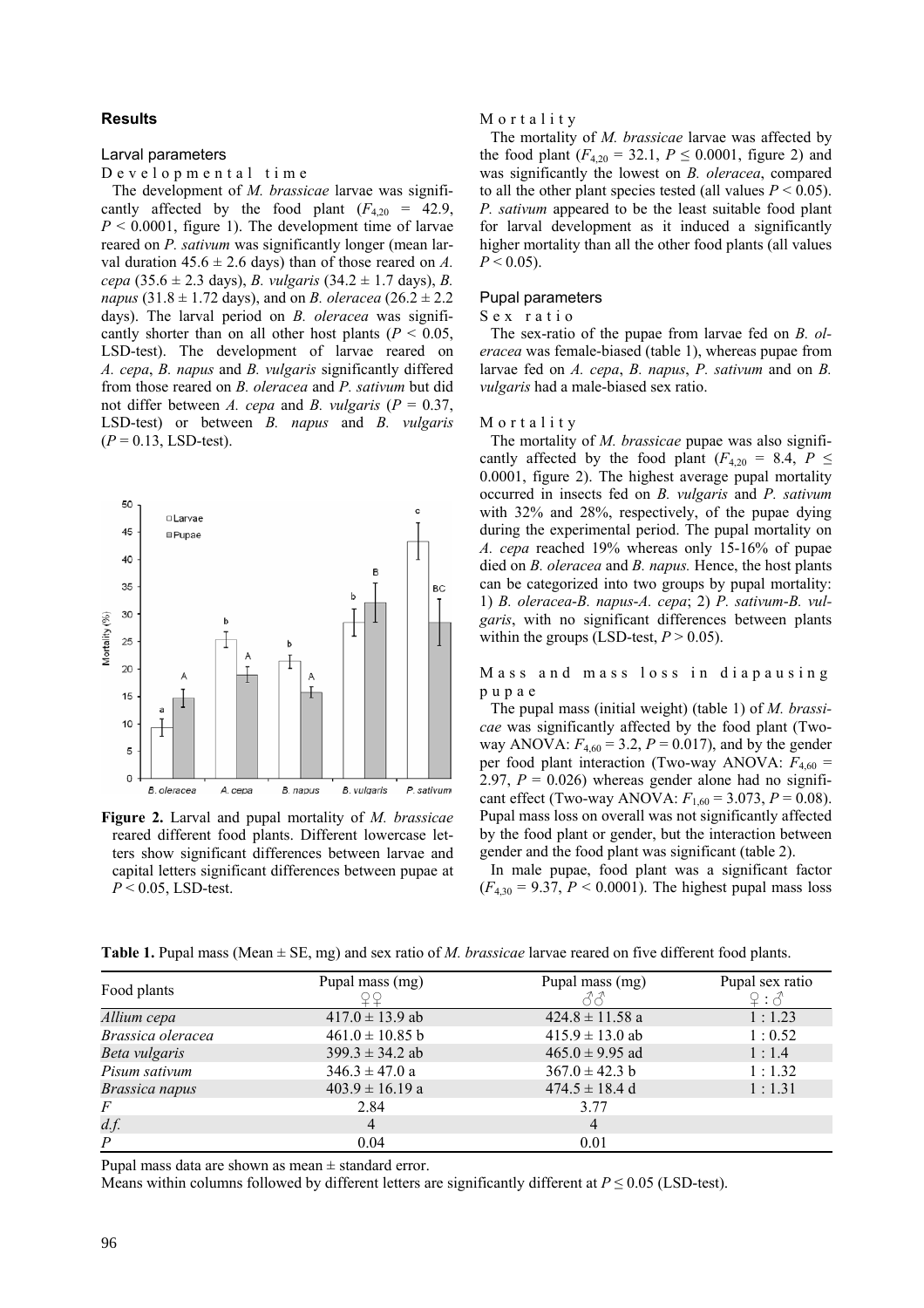**Table 2.** Pupal mass loss of *M. brassicae*, effect of sex and treatment (two-way ANOVA).

| Effect      |    | MS     | F    |       |
|-------------|----|--------|------|-------|
| Food plant  |    | 121 10 | 2.30 | 0.069 |
| Gender      |    | 33.62  | 0.63 | 0.427 |
| Interaction |    | 264.70 | 5.02 | 0.001 |
| Error       | 60 | 52.68  |      |       |

**Table 3.** Means  $\pm$  SE of supercooling point (SCP) °C of *M. brassicae* pupae from larvae reared on different food plants.

| Food plants           | $SCP$ (°C) $QQ$ |  | SCP ( $^{\circ}$ C) $\mathcal{S}\mathcal{S}$ |     |  |
|-----------------------|-----------------|--|----------------------------------------------|-----|--|
|                       |                 |  | $(Mean \pm SE)$ n $(Mean \pm SE)$ n          |     |  |
| Brassica oleracea     |                 |  | $-21.4 \pm 0.32$ 25 $-21.3 \pm 0.35$ 13      |     |  |
| Allium cepa           |                 |  | $-20.6 \pm 0.25$ 21 $-20.8 \pm 0.23$ 25      |     |  |
| <b>Brassica</b> napus |                 |  | $-21.1 \pm 0.44$ 16 $-21.6 \pm 0.31$         | 21  |  |
| Beta vulgaris         |                 |  | $-20.7 \pm 0.38$ 10 $-21.1 \pm 0.42$         | -14 |  |
| Pisum sativum         |                 |  | $-21.1 \pm 0.41$ 10 $-20.7 \pm 0.42$ 15      |     |  |

(26.1% of the initial weight) occurred on *B. napus.* It was significantly higher (all-values  $P < 0.05$ ) than on all the other plants (6.4% on *P. sativum*, 4.8% on *B. oleracea,* 4.5% on *A. cepa*, and 4.4% on *B. vulgaris*).

The food plant had no significant effect on mass loss of female pupae  $(F_{4,30} = 1.362, P = 0.27)$ ; the highest mass loss appeared on *A. cepa* (12.2 %), followed by *P. sativum* (7.5 %), *B. vulgaris* (4.8 %), *B. oleracea* (4.6%) and *B. napus* (4.4%).

#### Diapause parameters

Respiration

The standard metabolic rate (SMR) of diapausing pupae, measured as the rate of  $O<sub>2</sub>$  consumption, was significantly affected by the food plant  $(F_{4,37} = 8.50)$ , *P* < 0.0001). The SMR, was the lowest on *B. oleracea* (mean  $0.038 \pm 0.006$  ml O<sub>2</sub> g<sup>-1</sup> h<sup>-1</sup>; n = 12) and the highest on *P. sativum* (mean  $0.067 \pm 0.01$  ml  $O_2$  g<sup>-1</sup> h<sup>-1</sup>;  $n = 7$ ) with a significant difference between the two (LSD-test,  $P \le 0.05$ ). The SMR of pupae from larvae fed on *B. oleracea* significantly differed from those fed on *B. vulgaris* (mean  $0.048 \pm 0.01$  ml O<sub>2</sub> g<sup>-1</sup> h<sup>-1</sup>; n = 8) and *A. cepa* (mean  $0.054 \pm 0.01$  ml O<sub>2</sub> g<sup>-1</sup> h<sup>-1</sup>; n = 8) but did not differ from *B. napus* (mean  $0.043 \pm 0.0035$  ml  $O_2$  g<sup>-1</sup> h<sup>-1</sup>; n=8). Gender had no significant effect on the rate of  $O_2$  consumption.

## Calorimetry

The time lapse between DGE bursts of *M. brassicae* pupae was significantly affected by the food plant of the larvae ( $F_{4,45} = 17.58$ ,  $P < 0.0001$ ). The time lapse between bursts lasted significantly longer (*P* < 0.0001, LSD-test) in pupae from larvae reared on *B. oleracea* (mean  $18.8 \pm 2.2$  h, n = 10) and shorter ( $P < 0.0001$ , LSD- test) on *P. sativum* (mean  $9 \pm 2.3$  h, n = 10) respectively, than in pupae from larvae reared on all other food plants. The periods between the DGE bursts of pupae from larvae fed on *B. napus* (mean  $15.1 \pm 2.9$  h,  $n = 10$ , *B. vulgaris* (mean  $15.2 \pm 2.5$  h,  $n = 10$ ) and *A. cepa* (mean  $14.2 \pm 2.5$  h, n = 10) were not significantly  $(P > 0.05$ , LSD-test) different from each other, but were significantly different from those of pupae from larvae reared on *B. oleracea* ( $P < 0.03$ , LSD-test) and *P. sativum* (*P* < 0,0001, LSD-test).

## Supercooling points

The SCP (table 3) was not significantly affected by the food plant  $(F_{4,161} = 1.55, P = 0.19)$ , the gender  $(F_{1,161} = 0.33, P = 0.56)$  or gender per food plant interaction  $(F_{4,161} = 0.40, P = 0.8)$ .

## **Discussion**

Knowledge of the effects of food on phytophages is essential for understanding the population dynamics of insect pests and how variation in plant quality can influence both current and future generations. In the case of *M. brassicae* only a few studies have examined the effect of food plants on the developmental stages (Sengonca *et al*., 2000; Gols, 2008) or on the overall performance of this species (Poelman *et al.*, 2008; Harvey and Gols, 2011). The direct comparison of data can be problematic because different host plants, environmental conditions and populations were used in these studies.

Our study demonstrated that food plants have an impact on various life history traits of *M. brassicae.* The development time of larvae varied considerably with the food plant. This occurrence is supported by studies with *M. brassicae* by Sengonca *et al*. (2000), Gols (2008) and Harvey and Gols (2011). In the present study, it was found that larval development of *M. brassicae* was significantly slower on *P. sativum* than on *B. oleracea*, *B. napus*, *B. vulgaris* or *A. cepa*, (figure 1). Generally, slower development or digestion and lower fertility rate in herbivorous insects are caused by lower food quality (Chen *et al*., 2004). To compensate for deficiency of essential nutrients, insects may alter the efficiency with which they acquire or process the food by behavioural (increased consumption) or physiological (increased digestion, adsorption or conversion) response or a combination thereof (Slansky and Scriber, 1985; Simpson and Simpson, 1990). Moreover, in the field conditions, poor host plant quality may have an indirect effect on population density by increasing the exposure time of insects to their natural enemies as a result of prolonged developmental times (Sarfraz *et al.*, 2006). By contrast, faster development may result in a shorter life cycle, higher reproductivity, and more rapid population growth (Singh and Parihar, 1988; Liu *et al*., 2004) whereas suitable food plants may give rise to the second full generation of *M. brassicae*, therefore increasing crop damage in northern regions.

There are many factors that can affect food suitability, including nutrient content. The production of chemicals, such as toxins and digestibility reducers, may interfere with the physiology of the insects and decrease survival (Schoonhoven *et al*., 2005). Our results showed that host plant affected survival of *M. brassicae* larvae and pupae. Larval mortality was higher on *P. sativum* than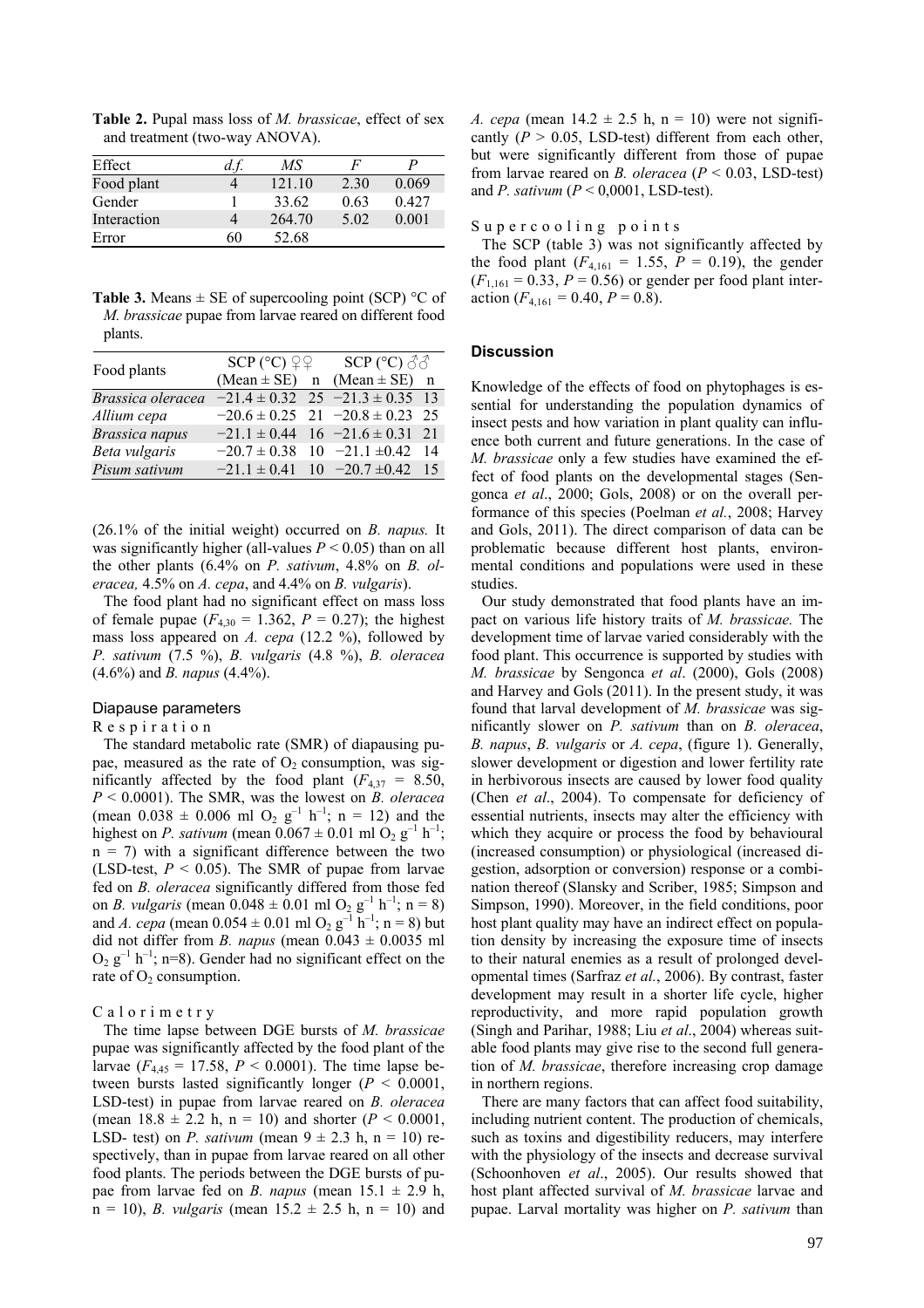on the other plants tested (figure 2). Due to the high mortality in younger larval stages (our unpublished data) we may predict that crop damage will remain at a lower level in *P. sativum* than in the other test plant species. Early instars are more susceptible to plant allelochemicals and other plant quality characteristics than later instars (Zalucki *et al*., 2002). High larval mortality reduced the number of pupae from larvae fed on *B. vulgaris*, *A. cepa* and *P. sativum* than *B. oleracea* or *B. napus*. These differences could be due to variation in nutritional and phago-stimulant factors such as carbon and nitrogen as well as defensive metabolites that directly affect potential and achieved herbivore development (Amwack and Leather, 2002).

Body mass is an important fitness indicator in insect population dynamics (Liu *et al.*, 2004) as females emerging from heavier pupae lay more eggs (Haukioja and Neuvonen, 1985) consequently affecting potential growth rate of the population. Pupal body mass depends directly on reserves stored at the larval stage, and pupae with small body mass appear when growing conditions, including food quality in the larval stage are unfavourable (Harvey and Gols, 2011). Pupal body mass of *M. brassicae* varied with food plant. The lowest mean pupal body mass was found for pupae from larvae fed on *P. sativum* compared with other larval food plants tested. This suggests that those insects cannot clear the hurdle of food quality and the nutritional features could be directly reflected in the abundance of progeny (Ruohomäki *et al.*, 2000). Pupal body mass in *M. brassicae* differed between sexes: female pupae were lighter on all food plants than on *B. oleracea*, suggesting they were nutritionally suboptimal. Poor food quality normally results in smaller females producing fewer eggs (Ohsaki and Yoshibumi, 1994). In many insect species, females are larger than males as higher body mass is biologically more important for females being a key precondition for the abundance of the progeny (Armbruster and Hutchinson, 2002). Moreover, nutritional requirements of female and male larvae are somewhat different. Male larvae tend to consume more lipids, possibly because of their greater energy need (to enable longer mating flights), whereas females need more protein for egg production. Male mating success is less dependent on size (Gotthard, 2008) and their reproductive fitness is usually most closely correlated with the number of mates inseminated. Such differences may explain why females are often more sensitive than males to variation in plant quality, resulting in differential survival and fecundity on hosts of different quality (Johns *et al.*, 2009).

The sex ratio of the pupae could also determine whether the population can adapt to a certain food plant. Merzeevskaja (1971) suggested that female-bias in noctuid moths implies high quality food and higher fecundity than other sex ratios. Similarly, Awmack and Leather (2002) showed that a slight prevalence of females in a population results from good quality larval food plants. Morrill *et al*. (2000) found that host quality affects the sex ratio of both phytophagous and entomophagous Hymenoptera with more females produced on plants of higher quality. Sex ratio indicating optimal food plant quality was exhibited only on *B. oleracea* in our experiment, as other food plants produced a malebiased population.

Liu *et al*. (2007) found that the higher quality of the larval host plants, the better the insect's preparedness for overwintering and the higher its chances for survival. In our case, the larval food plants affected potential overwintering success of *M. brassicae* pupae. Diapause intensity (Belozerov, 2009; Kostal, 2006) is characterised by SMR, which in deep diapausing lepidopteran pupae may decrease to very low levels –0.01- 0.04 ml  $O_2$   $g^{-1}$   $h^{-1}$  (Keister and Buck, 1964; Jõgar *et al.*, 2007). On the contrary, at the initiation of pupal diapauses of *Pieris brassicae* (L.), a considerably higher SMR (0.07-1.2 ml  $O_2$   $g^{-1}$  h<sup>-1</sup>) may be observed (Jõgar *et al*., 2011). We found a similar SMR in *M. brassicae* pupae which suggests that the diapause was not very intense, when the larvae were reared on less suitable food plants. On *P. sativum*, the significantly higher SMR in the pupae was a sign of an abnormally decreased intensity of diapause, which may lead to overconsumption of the resources during the winter. Our results indicate the most suitable food plant was *B. oleracea*, as shown by the lowest level of SMR in diapausing pupae. Such a low level of SMR points to a deep diapause which favours overwintering of the pupae (Fourche, 1977).

In addition to the SMR, patterns of discontinuous exchange (DGE) cycles are used to characterise the physiological state of an insect (Kestler, 1985; 1991). Many diapausing insects exchange respiratory gases discontinuously in a three-phase discontinuous gas exchange cycle with constriction (C) fluttering (F) and open  $(O)$  phase. During these,  $CO<sub>2</sub>$  is expelled in bursts. To avoid losing water through respiration, they open their tracheae periodically, a phenomenon known as discontinuous ventilation. Diapausing pupae of *P. brassicae* and *M. brassicae* expel CO<sub>2</sub> by only 1-2 bursts per day (Metspalu and Hiiesaar, 1984; Jõgar *et al.*, 2007). Deep diapause of *M. brassicae* pupae in our experiment on *B. oleracea* was characterized by DGEs with large outbursts of  $CO<sub>2</sub>$  (15-20 minutes), and time lapses between outbursts, that occurred only once or twice per 24 hours, were long. However, on *P. sativum*, the outbursts were shorter (4-5 minutes), they occurred more frequently (3-4 times per 24 h) and were coupled with relatively high metabolic rates. Resulting pupae were characterized by frequent gas emission cycles, higher respiration rate and body mass loss. This suggests that pupal diapause had not developed normally and such a physiological state is probably unfit for the overwintering period.

Although cold hardiness and diapause are both essential for the survival of most overwintering insects, the relationship between them is less clear (Denlinger, 1991). Supercooling points have been considered an index of cold hardiness in many, but not all, insects (Worland, 2005). Tsutsui *et al.* (1988) and Goto *et al*. (2001) found that diapause and non-diapause pupae of *M. brassicae* did not differ significantly in their SCPs, and SCPs can therefore not be used to assess the depth of diapause in *M. brassicae*. Probably the pupae of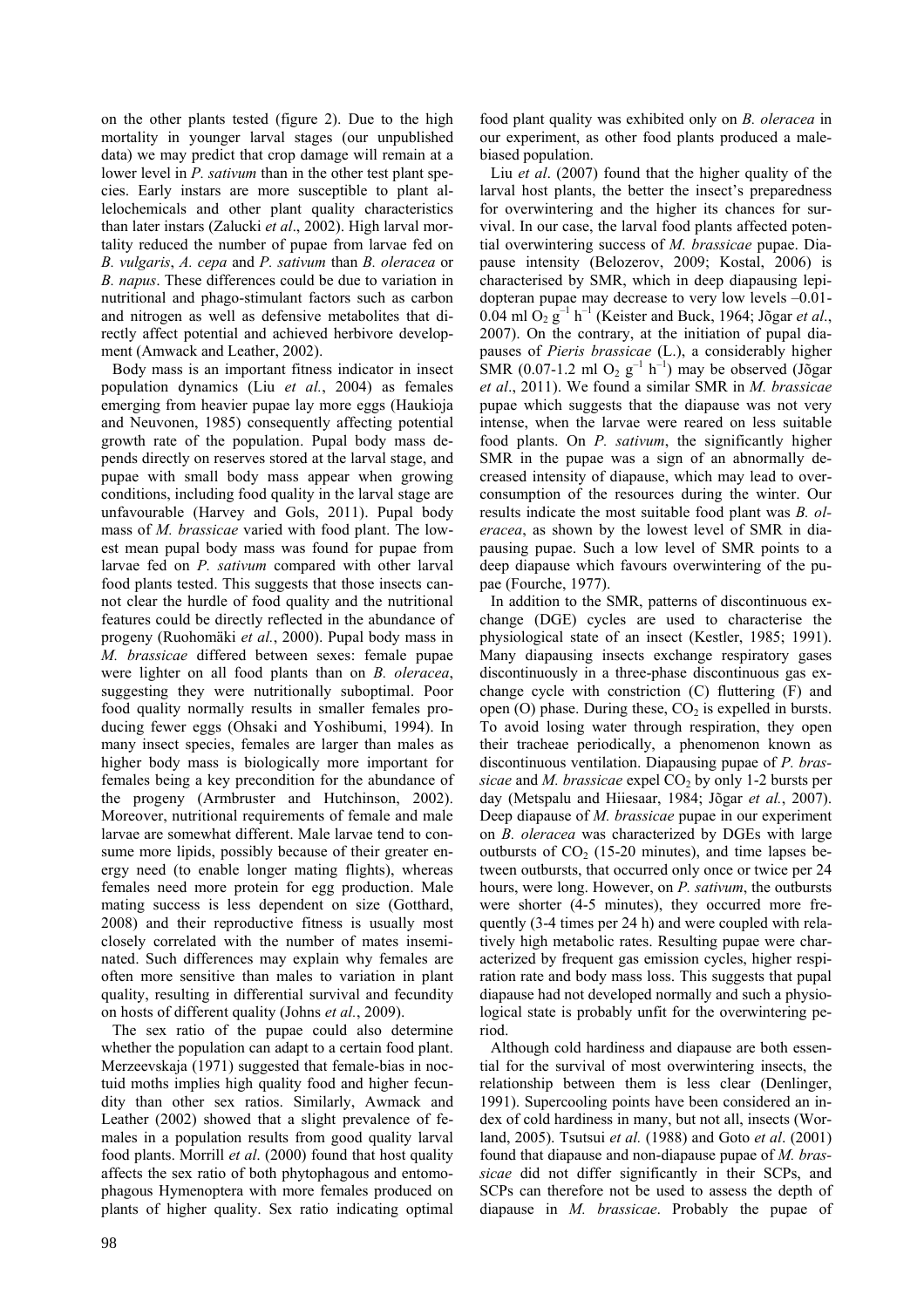*M. brassicae* have a supercooling ability as a specific physiological property independent of diapause. However, SCP can be affected by other factors. For example, it was shown that SCP of diapausing pupae of *H. armigera* is affected by the quality of the larval food plant. Low water content can elevate the concentration of cryo-protective substances and decrease supercooling point. The SCPs have been shown to be significantly related to the concentration of glycerol, which depends on food plant quality (Liu *et al*., 2007; 2009). In our experiment, such results were not confirmed as there was no significant difference between the SCP of the pupae from larvae reared on different food plants. Nevertheless, female pupae of *M. brassicae* exhibited somewhat lower SCPs on *B. oleracea*, while SCPs tended to be lower in male pupae from *B. napus* fed larvae, even though these differences were not significant.

Our results indicate that larval food plants have the potential to influence the population dynamics of the cabbage moth. Considering all determined factors, the five food plants tested can be arranged in decreasing order of host suitability, with *B. oleracea* being the most suitable food plant followed by *B. napus*, *A. cepa*, *B. vulgaris* and *P. sativum*. The mortality rate of the larvae fed on suboptimal food plants was high, the pupae were underweight and diapause was not as deep as expected. This confirms that different food plants can play an important role in triggering or suppressing outbreaks. On several occasions, we have observed a sudden decrease in the abundance of *M. brassicae* the year following mass reproductions which have not been explained by an increase in predator or pathogen populations. We conclude that one of the reasons for this phenomenon is the reduced viability of larvae growing on lower quality food plants. The results of this study could be of help for integrated crop management strategies that aim to minimise the damage and economic losses caused by *M. brassicae* by maximising the control of the pest in a more environmentally friendly way. This may be achieved by substituting *Brassica* crops and onion with pea (or other suboptimal food plants) that assist in exhausting the resources of the pest in the outbreak site. Greater consideration should be given to the availability and quality of the host plants of the pest when planning both crop layouts within a field and subsequent cropping/rotational practices from year to year to minimise the success and survival of cabbage moth. Future studies focussed on assessment of the chemical components of the food plants would help us better understand the mechanisms of host suitability.

### **Acknowledgements**

This study was supported by the grants 9449 and 8895 of the Estonian Science Foundation, and Estonian Ministry of Education and Research targeted financing project no SF 0170057s09 and the project P9003PKPK.

## **References**

- ARMBRUSTER P., HUTCHINSON R. A., 2002.- Pupal mass and wing length as indicators of fecundity in *Aedes albopictus*  and *Aedes geniculatus* (Diptera: Culicidae).- *Journal of Medical Entomology*, 39: 699-704.
- AWMACK C. S., LEATHER S. R., 2002.- Host plant quality and fecundity in herbivorous insects.- *Annual Review of Entomology*, 47: 817-844.
- BALE J. S., MASTERS G. J., HODKINSON I. D., AWMACK C., BEZEMER T. M., BROWN V. K., BUTTERFIELD J., BUSE A., COULSON J. C., FARRAR J., GOOD J. E. G., HARRINGTON R., HARTLEY S., JONES T. H., LINDROTH R. L., PRESS M. C., SYMRNIOUDIS I., WATT A. D., WHITTAKER J. B., 2002.- Herbivory in global climate change research: direct effects of rising temperature on insect herbivores.- *Global Change Biology*, 8: 1-16.
- BELOZEROV V. N., 2009.- New aspects in investigations of diapause and non-diapause dormancy types in insects and other arthropods.- *Entomological Review*, 89 (2): 127-136.
- CHEN Y. Z., LIN L., WANG C. W., YEH C. C., HWANG S. Y., 2004.- Responses of two *Pieris* species to fertilization of a host plant.- *Zoological Studies*, 43: 778-786.
- CHOWN S. L., NICOLSON S. W., 2004.- *Insect physiological ecology: mechanisms and patterns.*- Oxford University Press, Oxford, UK.
- DANKS H. V., 1987.- *Insect dormancy: an ecological perspective. Biological survey of Canada (terrestial arthropods).*- Monograph Series No. 1, Ottawa, Canada.
- DENLINGER D. L., 1991.- Relationship between cold hardiness and diapause, pp. 174-198. In: *Insects at low temperature*  (LEE R. E., DENLINGER D. L., Eds).- Chapman and Hall, New York, USA.
- FINCH S., THOMPSON A. R., 1982.- Pests of cruciferous crops, pp. 87-138. In: *Vegetable crop pests* (MCKINLAY R.G., Ed.).- Basingstoke, UK.
- FOURCHE J., 1977.- The influence of temperature on respiration of diapausing pupae of *Pieris brassicae* (Lepidoptera).- *Journal of Thermal Biology*, 2: 163-172.
- GOLS R., 2008.- Tritrophic interactions in wild and cultivated brassicaceous plant species.- *PhD Thesis*, Wageningen University, Wageningen, the Netherlands. [online] URL: http://edepot.wur.nl/121991
- GOTO M., HUKUSHIMA H., 1995.- Factors affecting the induction of summer and winter- diapause and diapause sensitive larval stage of cabbage-armyworm moth *Mamestra brassicae* (Lepidoptera: Noctuidae).- *Journal of the Yamagata Agriculture and Forestry Society*, 52: 17-24.
- GOTO M., LI Y. P., KAYABA S., OUTANI S., SUZUKI K., 2001.- Cold hardiness in summer and winter diapause and postdiapause pupae of the cabbage armyworm, *Mamestra brassicae* L. under temperature acclimation.- *Journal of Insect Physiology*, 47: 709-714.
- GOTTHARD K., 2008.- Adaptive growth decisions in butterflies.- *BioScience*, 58: 222-230.
- HARAK M., LAMPRECHT I., KUUSIK A., HIIESAAR K., METSPALU L., TARTES U., 1999.- Calorimetric investigations of insect metabolism and development under the influence of a toxic plant extract.- *Thermochimica Acta*, 333: 39-48.
- HARVEY W. R., 1962.- Metabolic aspects of insect diapause.- *Annual Review of Entomology*, 7: 57-80.
- HARVEY J. A., GOLS R., 2011.- Population-related variation in plant defense more strongly affects survival of an herbivore than its solitary parasitoid wasp.-.*Journal of Chemical Ecology*, 37 (10): 1081-1090.
- HAUKIOJA E., NEUVONEN S., 1985.- Induced long-term resistance of birch foliage against defoliators: defensive or incidental?- *Ecology*, 66: 1303-1308.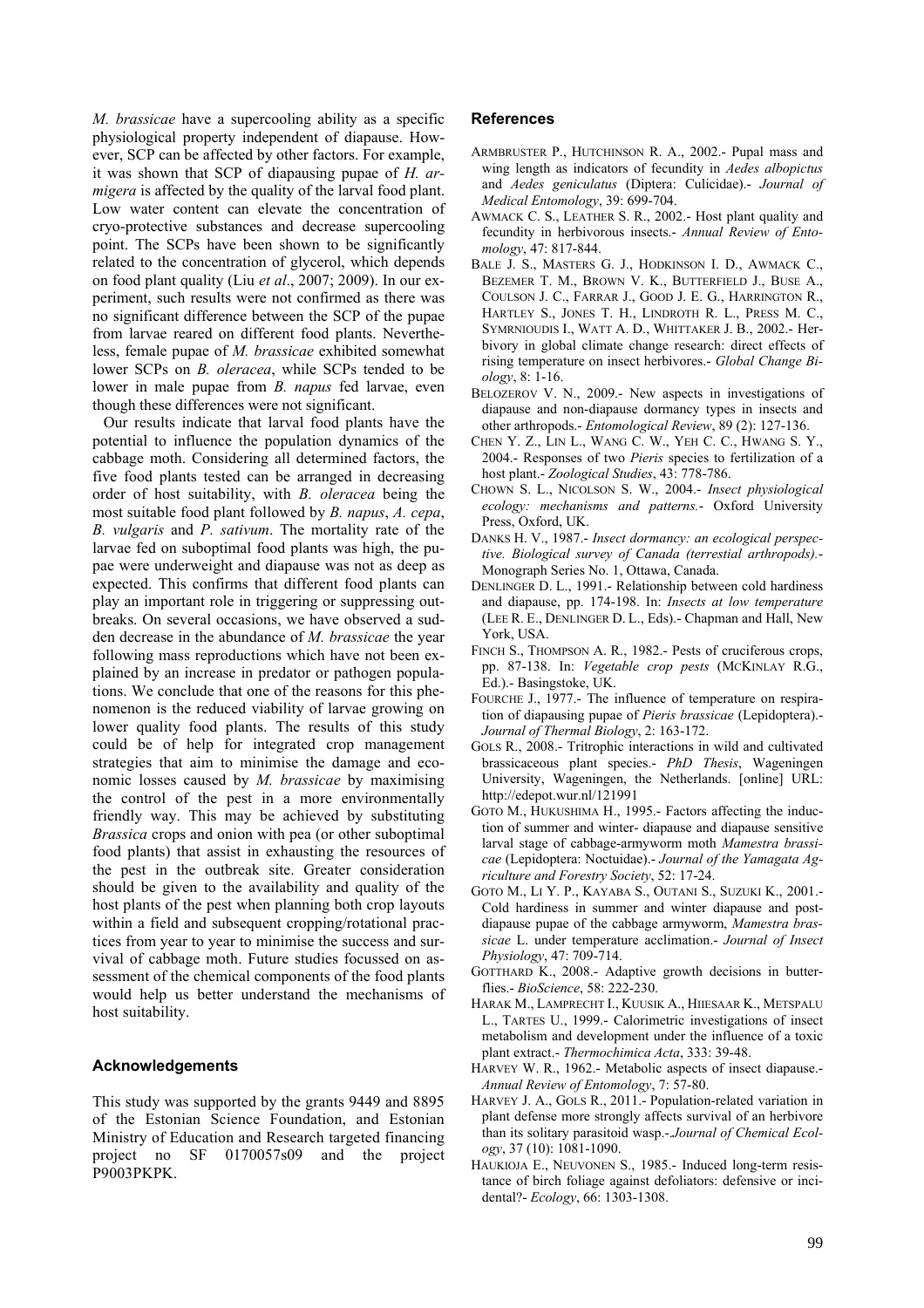- HEMMINGER W., HÖHNE G., 1984.- *Calorimetry: fundamentals and practice*.- Verlag Chemie, Weinheim, Deerfield Beach/Florida, Basel.
- HODEK I., 1996.- Diapause development, diapause termination and the end of diapause.- *European Journal of Entomology*, 93: 475-487.
- HUNTER M. D., MCNEIL J. N., 1997.- Host-plant quality influences diapause and voltinism in a polyphagous insect herbivore.- *Ecology*, 78: 977-986.
- JÕGAR K., 2006.- Physiological state of hibernating lepidopterous pupae: role of larval food plants and effects of the bioinsecticide Neem EC.- *Doctoral Thesis*. Tartu, Estonia.
- JÕGAR K., KUUSIK A., METSPALU L., HIIESAAR K., LUIK A., MÄND M., MARTIN A.-J., 2004.- The relations between the patterns of gas exchange and water loss in diapausing pupae of large white butterfly *Pieris brassicae* (Lepidoptera: Pieridae).- *European Journal of Entomology*, 101: 467-472.
- JÕGAR K., KUUSIK A., METSPALU L., HIIESAAR K., LUIK A., 2007.- Rhythms of passive and active ventilation, and circulation recorded in diapausing pupae of *Mamestra brassicae* using constant volume respirometry.- *Physiological Entomology*, 3: 246-252.
- JÕGAR K., KUUSIK A., PLOOMI A., METSPALU L., WILLIAMS I., HIIESAAR K., KIVIMÄGI I., MÄND M., TASA T., LUIK A., 2011.- Oxygen convective uptakes in gas exchange cycles in early diapause pupae of *Pieris brassicae*.- *Journal of Experimental Biolology*, 214 (17): 2816-2822.
- JOHNS R. C,, QUIRING D. T., OSTAFF D. P., 2009.- Sex biased intra-tree oviposition site selection and larval foraging behavior of a specialist herbivore.- *Entomologia Experimentalis et Applicata*, 132 (3): 264-274.
- KEISTER M., BUCK J., 1964.- Respiration: some exogenous and endogenous effects on rate of respiration, pp. 469-509*.* In: *The physiology of the insecta* 6 (ROCKSTEIN M., Ed.).- Academic Press Inc., New York, USA.
- KESTLER P., 1985.- Respiration and respiratory water loss, pp. 137-183. In: *Environmental physiology and biochemistry of insects* (HOFFMAN K. H., Ed.).- Springer Verlag, Berlin, Germany.
- KESTLER P., 1991.- Cyclic CO2 release as a physiological stress indicator in insects.- *Comparative Biochemistry and Physiology*, 100C: 207-211.
- KOSTAL V., 2006.- Eco-physiological phases of insect diapause.- *Journal of Insect Physiology*, 52: 113-127.
- KROON A., VEENENDAAL R. L., BRUIN J., EGAS M., SABELIS M. W., 2008.- "Sleeping with the enemy" - predator-induced diapause in a mite.- *Naturwissenschaften*, 95: 1195-1198.
- KUUSIK A., TARTES U., HARAK M., HIIESAAR K., METSPALU L., 1994.- Developmental changes during metamorphosis in *Tenebrio molitor* (Coleoptera: Tenebrionidae) studied by calorimetric thermography.- *European Journal of Entomology*, 91: 297-305.
- KUUSIK A., HARAK M., HIIESAAR K., METSPALU L., TARTES U., 1996.- Different types of external gas exchange found in pupae of greater wax moth *Galleria mellonella* (Lepidoptera: Pyralidae).- *European Journal of Entomology*, 93: 23-35.
- LENGA A., GLITHO I., HUIGNARD J., 1993.- Interactions between photoperiod, relative humidity and host-plant cues on the reproductive diapause termination in *Bruchidius atrolineatus* Pic (Coleoptera Bruchidae).- *Invertebrate Reproduction and Development*, 24 (2): 87-96.
- LIGHTON J. R. B., 1996.- Discontinuous gas exchange in insects.- *Annual Review of Entomology*, 41: 309-324.
- LIGHTON J. R. B., 2008.- *Measuring metabolic rates: a manual for scientists*.- Oxford University Press, Oxford, UK.
- LIU Z., LI D., GONG P. Y., WU K. J., 2004.- Life table studies of the cotton bollworm, *Helicoverpa armigera* (Hübner) (Lepidoptera: Noctuidae), on different host plants.- *Environmental Entomology*, 33: 1570-1576.
- LIU Z., GONG P., WU K., WEI W., SUN J., LI D., 2007.- Effects of larval host plants on over-wintering preparedness and survival of the cotton bollworm, *Helicoverpa armigera* (Hübner) (Lepidoptera: Noctuidae).- *Journal of Insect Physiology*, 53 (10): 1016-1026.
- LIU Z., GONG P., HECKEL D. G., WEI W., SUN J., LI D., 2009.- Effects of larval host plants on over-wintering physiological dynamics and survival of the cotton bollworm, *Helicoverpa armigera* (Hübner) (Lepidoptera: Noctuidae).- *Journal of Insect Physiology*, 55 (1): 1-9.
- LIU Z., GONG P., LI D., WEI W., 2010.- Pupal diapause of *Helicoverpa armigera* (Hübner) (Lepidoptera: Noctuidae) mediated by larval host plants: pupal weight is important.- *Journal of Insect Physiology*, 56 (12): 1863-1870.
- MERZEEVSKAJA O. I., 1971.- *Moths (Noctuidae) of Belorussia*.- Science and Technology, Minsk, Byelorussia (in Russian).
- METSPALU L., 1976.- On the effect of microsporidiosis on the hibernating pupae of noctuids.- *Proceedings of Estonian Academy of Science. Biology*, 25 (1): 13-19.
- METSPALU L., HIIESAAR K., 1984.- The influence of microsporidian infection on the physiological condition of insect diapause, pp. 114-127. In: *Host-parasite relationships* (BEY-ERN T. V., ISSI I. V., KRYLOV M. V., Eds).- Nauka, Leningrad, Russia (in Russian).
- MORRILL W., GABOR J., WEAVER D. K., KUSHNAK G. D., IRISH N. J., 2000.- Effect of host plant quality on the sex ratio and fitness of female wheat stem sawflies (Hymenoptera: Cephidae).- *Environmental Entomology*, 29 (2): 195-199.
- MORRIS R. F., 1967.- Factors inducing diapause in *Hyphantria cunea*.- *The Canadian Entomologist*, 99: 522-528.
- OHSAKI N., YOSHIBUMI S., 1994.- Food plant choice of *Pieris* butterflies as a trade-off between parasitoid avoidance and quality of plants.- *Ecology*, 75: 59-68.
- POELMAN E. H, GALIART R. J. F. H., RAAIJMAKERS C. E.,VAN LOON J. J. A., VAN DAM N. M, 2008.- Performance of specialist and generalist herbivoores feeding on cabbage cultivars is not explained by glucosinolate profiles.- *Entomologia Experimentalis et Applicata*, 127: 218-228.
- ROJAS J. C., WYATT T. D., BIRCH M. C., 2000.- Flight an oviposition behavior toward different host plant species by the cabbage moth*, Mamestra brassicae* (L.) (Lepidoptera: Noctuidae).- *Journal of Insect Behavior*, 13 (2): 247-254.
- RUOHOMÄKI K., TANHUANPÄÄ M., AYRES M. P., KAITANIEMI P., TAMMARU T., HAUKIOJA E., 2000.- Causes of cyclicity of *Epirrita autumnata* (Lepidoptera, Geometridae): grandiose theory and tedious practice.- *Population Ecology*, 42: 211-223.
- SANNINO L., ESPINOSA B., 1999.- Morphological notes of *Mamestra brassicae* (Lepidoptera, Noctuidae).- *Il Tabacco*, 7: 13-24.
- SARFRAZ M., DOSDALL L. M., KEDDIE B. A., 2006.- Diamondback moth-host plant interactions: implications for pest management.- *Crop Protection*, 25: 625-639.
- SCHOONHOVEN L. M., VAN LOON J. J. A., DICKE M., 2005.**-** *Insect-plant biology*.- Oxford University Press, Oxford, UK.
- SENGONCA C., SADOWSKI S., SCHADE M., 2000.- Impact of host plant on development, mortality and pupal mass of cabbage moth, *Mamestra brassicae* (L.) (Lep., Noctuidae).- *Gesunde Pflanzen*, 52: 11-15.
- SIMPSON S. J., SIMPSON C. L., 1990.- The mechanism of nutritional compensation by phytophagous insects, pp. 111-160.- In: *Focus on plant-insect interactions*. Vol. 2 (BERNAYS E. A., Ed.).- CRC Press, Boca Raton, Florida, USA.
- SINGH O. P., PARIHAR S. B. S., 1988.- Effect of different hosts on the development of *Heliothis armigera* Hub.- *Bulletin of Entomology*, 29: 168-172.
- SLAMA K., 2010.- A new look at discontinuous respiration in pupae of *Hylophora cecropia* (Lepidoptera: Saturniidae): Haemocoelic pressure, extracardiac pulsations and  $O<sub>2</sub>$  consumption.- *European Journal of Entomology*, 107: 487-507.